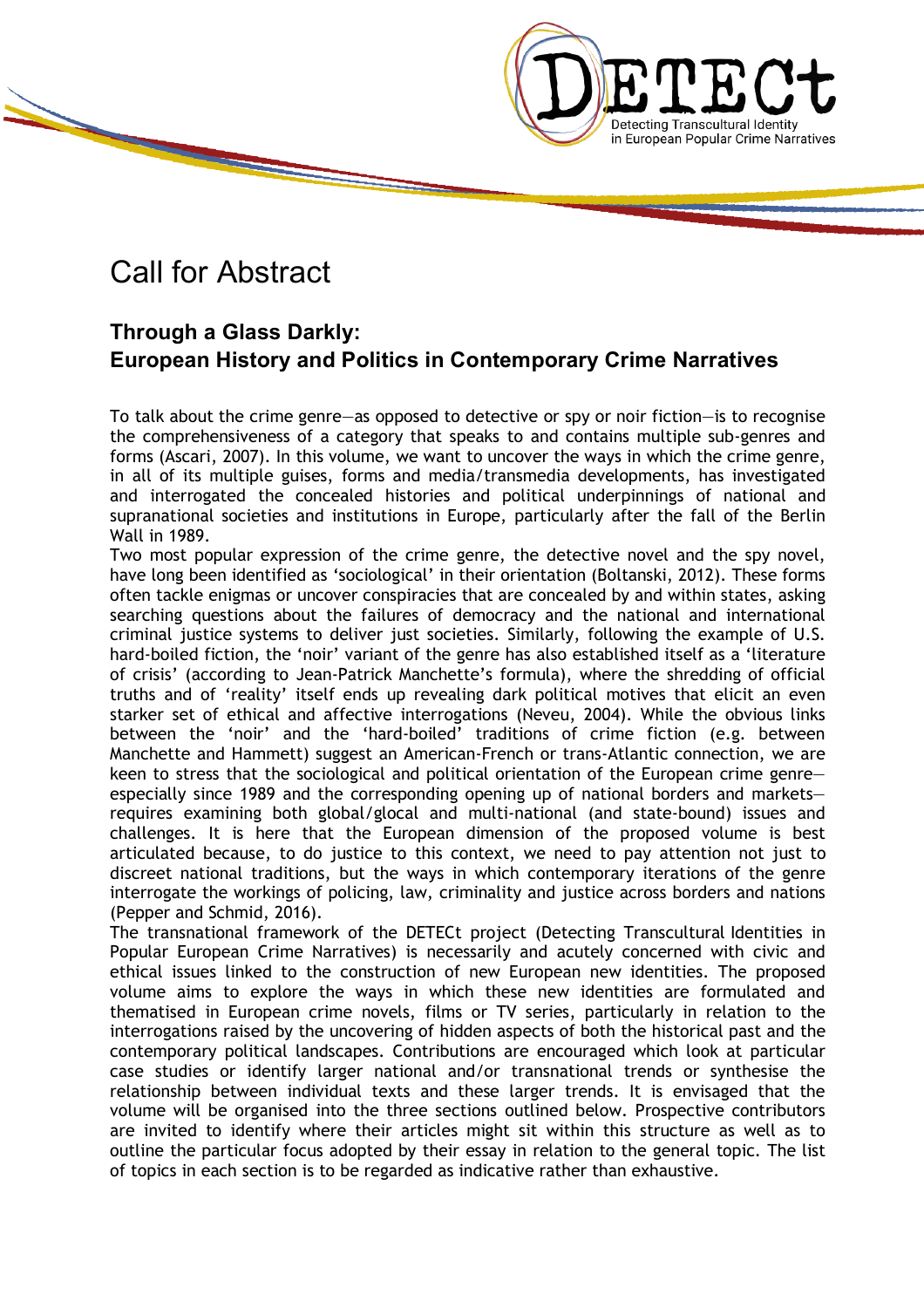# **Detecting Transcultural Identity** in European Popular Crime Narratives

#### **1. Crime Narratives and the History of Europe**

European crime narratives from the last thirty years have frequently referred to collective traumas and conflicts that have torn European societies apart throughout the 20<sup>th</sup> century. Contributions are invited that look at the ways in which these fictional works have restaged and critically reinterpreted some of the most tragic pages in European recent history, including (but not limited to) the following iterations of violent rupture and social breakdown:

- The Civil War and Francoist dictatorship in Spanish crime narratives (e.g. Montalbán, *La isla minima*);
- Fascism, surveillance and the police-state (e.g. Lucarelli, Gori, De Giovanni) and the role of oppositional memory (e.g. Morchio, Dazieri) in Italian detective fiction;
- Fascistic/right-wing nationalist movements in interwar Scandinavia (e.g. Larsson, Mankell);
- The Third Reich as the historical biotope of crime fiction (e.g. Kerr, Gilbers);
- The constant presence of wars as a breeding ground for crime in French crime novels: World War I and II, collaboration, the Algerian War, colonisation, post-colonisation (e.g. Daeninckx, Férey);
- The heavy presence of Cold War images and axiology in spy novels and films, including those appeared after the fall of the Berlin Wall, both in Western and Eastern Europe (e.g. Kondor, Furst);
- The 'Troubles' in Irish and British crime fiction (e.g. Peace, McNamee).

#### **2. Crime Narratives and the Present of Europe**

Our present time is characterized by a number of social, political, financial/economic crises that threaten the construction of a cosmopolitan pan-European identity in line with the EU's founding ideals. Crime narratives attempt to offer realistic representations of such contemporary crises by putting in place a number of 'chronotopes' that symbolise social divisions and peripheral and marginalized identities. We encourage essays that examine the ways in which post-1989 European crime narratives have represented the emergence of nationalisms, xenophobia, racism and other threats to the social cohesiveness of European democracies. We also invite contributions that use the trope of the crisis to explore how the links between crime, business and politics have polluted or corrupted the democratic imperatives of European social democracies and institutions from the outset. Topics might include:

- The Kosovo War, and more broadly the Balkan conflicts of the 1990s, as the first signs of a generalised geopolitical chaos (e.g. in French noir novels);
- The financial crisis of 2008 and its devastating consequences for individuals, communities and whole societies (e.g. Bruen and French in Ireland; Markaris in Greece; Dahl in Sweden; Lemaître in France);
- The migrant crisis (within and outside the EU) and the emergence of new anxieties about belonging and/or otherness (e.g. Mankell, Dolan, Rankin);
- Climate change, pollution, and environmental destruction (e.g. Tuomainen, Pulixi);
- The blurring of crime and capitalism and the depiction of crime as a form of social protest vis-à-vis the effects of global capitalism and